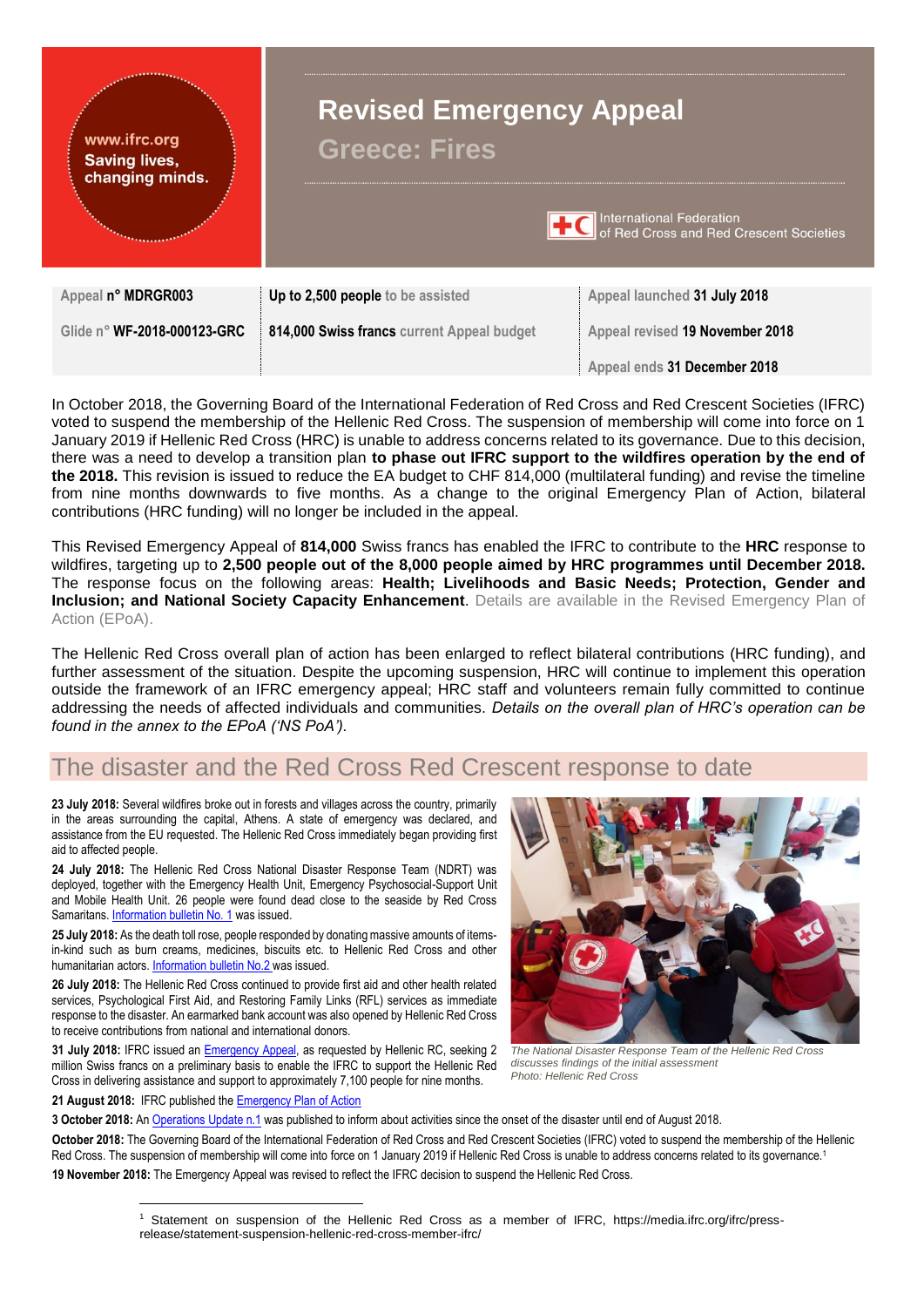# The operational strategy

#### **Needs assessment and beneficiary selection**

As a result of the wildfires that broke out 23 July 2018 in the Attica region of Greece, the death toll reached 99 people, and more than 600 people were reported injured. 700 people have been rescued by the coast guard and navy, after being forced to flee to beaches to escape the flames. Residents in the coastal region west of Attica were requested to abandon their homes, and hundreds of people were evacuated. Almost 94 per cent of the cities in Rafina and Marathonas were affected by wildfires. It is estimated that the total exposed population is 4,118 people.<sup>2</sup> More than four thousand homes have been assessed in both Eastern and Western Attica – with 908 of them being completely destroyed.<sup>3</sup> The fires have left an area of about 3,200 hectares burned, including forests, playgrounds, and a significant part of the social infrastructure. As of October, many areas remain destroyed. For more information on the situation, refer to [Operations](http://adore.ifrc.org/Download.aspx?FileId=213666)  [Update 1.](http://adore.ifrc.org/Download.aspx?FileId=213666)

Based on continuous analysis of information received from all stakeholders (incl. authorities, municipalities, other NGOs, media, people affected) and building on the initial assessment of HRC's National Disaster Response Team, the needs of people affected included both short-term (i.e. health, psychological first aid) and mid-term recovery. HRC has been responding to immediate needs since the fire broke out with health and PSS interventions.

The current *health needs* include monitoring the health status of people visited by the HRC Mobile Health Unit, as well as new patients who are still being referred, and treating them accordingly. Older people are also being vaccinated against flu, pneumococcus and herpes zoster (shingles), as recommended by the National vaccination program.

One of the most urgent needs identified was for *psychosocial support (PSS) services*. The fires have had a vast impact on the psychological wellbeing of affected people, but also on entire communities in the affected areas. Several months after, many people show signs of post-traumatic stress. Many people the RC staff have been in contact with through other activities (health, cash, etc) clearly indicated the need for continuous psychosocial support.

*Needs for recovery* emerged, and HRC decided to complement the Government's efforts with its own cash-intervention. A multipurpose cash grant was defined as the most suitable modality to cover the diverse needs according to affected people's priorities, and to assist affected households in their self-recovery. With the upcoming winter and an expected increase in related expenses and needs, it has been decided to increase the number of instalments from three to five.

*Community disaster preparedness* efforts can prevent similar situations in the future, both in affected communities and also elsewhere in Greece – a country that is hit frequently by small and large disasters requiring a more proactive approach from communities.

The target population are people both directly and indirectly affected by the fires in the municipalities of Rafina, Marathonas and Megara. The Red Cross approach is to prioritize families and individuals who are the most vulnerable, or who have not received any assistance from the government.

#### **Overview of Red Cross Red Crescent Movement in country**

HRC has been responding to the wildfire emergency since the early onset. IFRC is providing technical support for the coordination of the emergency until 31 of December, while Spanish Red Cross supported the Mobile Health Unit in addressing health-related needs. The Belgian Red Cross supported the cash transfer programme with the development of the Information Management system for cash interventions. The International Committee of the Red Cross continues to provide some technical and financial support to the Tracing Service of the Hellenic Red Cross in an effort to help families find their missing relatives.

#### **Overview of non-Movement actors in country**

1

The main governmental body for the disaster response remains the General Secretariat for Civil Protection. The government has mobilised emergency resources and provides a variety of financial support interventions to address the immediate needs of the affected municipalities and their citizens. Municipalities have coordinated relief assistance on the ground. Several NGOs are still present, offering medical, psychological, and in-kind support.

<sup>2</sup> Emergency Response Coordination Centre (ERCC) – DG ECHO Daily Map – 26/07/2018.

https://reliefweb.int/sites/reliefweb.int/files/resources/ECDM\_20180726\_Greece\_Forest-Fires.pdf

<sup>3</sup> Damage assessment report, 27 July 2018, Ministry of Infrastructure, Transport and Networks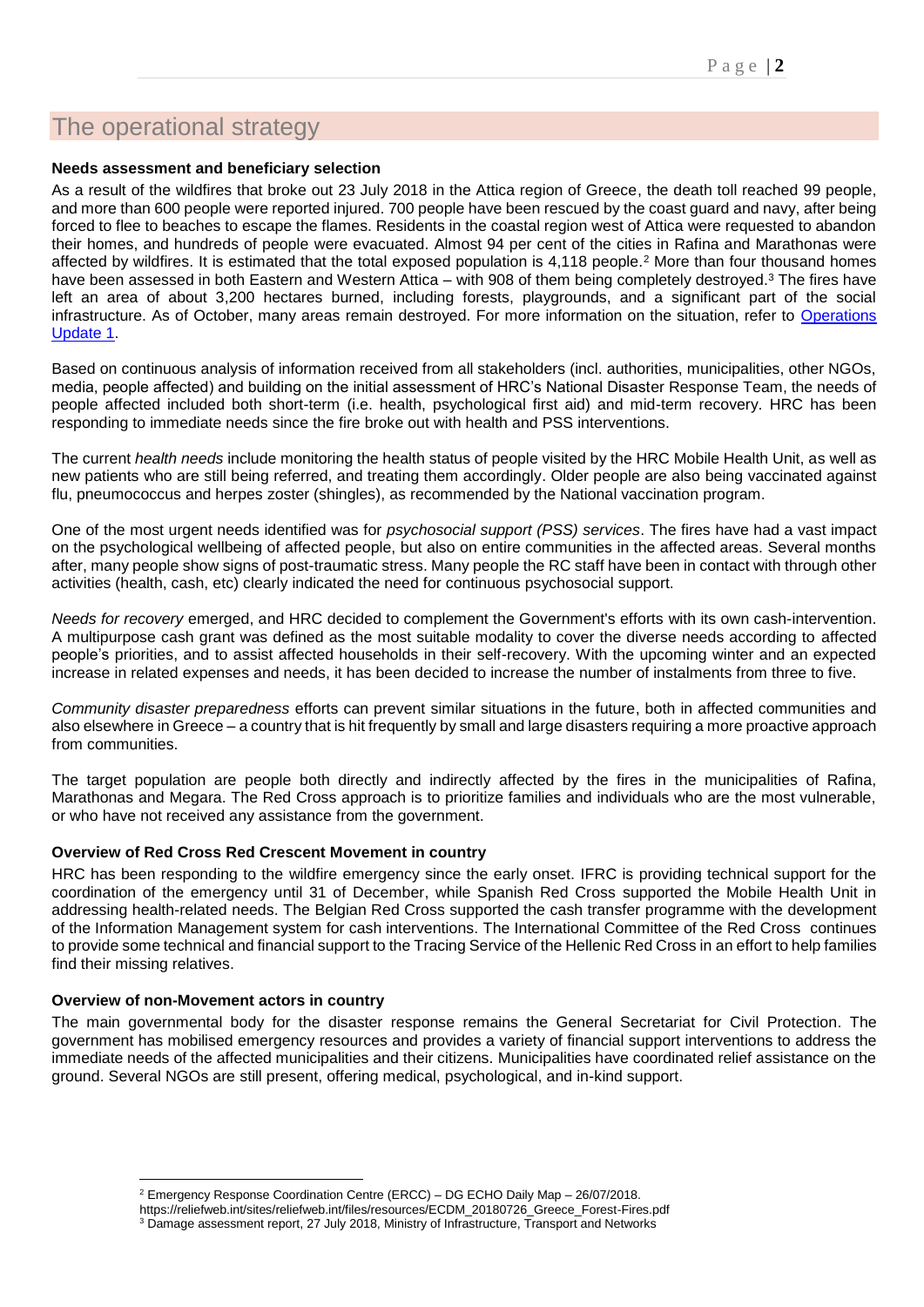# **Proposed areas for Intervention**

#### **Overall objective**

The Hellenic Red Cross operation supports the needs of up to 8,000 people, out of which approximately **2,500 people for the activities funded by IFRC Emergency Appeal,** of the most vulnerable affected communities with appropriate emergency and medium-term assistance in an effective manner. The aim is also to help people recover from the impact of the fires and increase their resilience to future emergencies.

*The overall approach for this revised Emergency Appeal is to finalise multilateral financial and technical support until the end of December 2018.HRC has been in charge of the implementation since the onset of the disaster, and will continue this implementation without IFRC support from January onwards (see Annex to EPoA 'NS PoA'). IFRC remains committed to supporting the renewal of an effective, vibrant and viable HRC and will continue to monitor the progress made.*

The areas of intervention, continuing until the end of the year with the support of the IFRC and later on entirely under the HRC, are primary health care and psychosocial support services. Primary health care services continue to be provided through HRC's Nursing at Home programme. So far 744 primary health care services consultations have been provided.

Psychosocial support services are provided at Rafina and Marathonas in the space made available by the respective Municipalities and by the HRC PSS Service in Athens to identified cases. Case referrals are being received by the Health Mobile Unit, the CTP program and Hotline as well as by other actors. So far 283 PSS services were conducted in form of consultations.

This appeal supports 600 affected families with cash assistance, providing multi-purpose cash grants through bank transfers to cover basic needs and recurring costs, to help people recover and reduce their sense of insecurity. Multilateral funding is used to cover almost two instalments, the rest is covered by HRC. The 1<sup>st</sup> (18 October) and 2<sup>nd</sup> instalments (2 November) of the multi-purpose cash grant (EUR 2,500 per household in total, EUR 500 per instalment) for households in Marathonas, Rafina, Megara were payed totalling more than CHF 620,000.

Following the severe impact of the fires, HRC has started to carry out activities supporting vulnerable communities to better prepare for possible disasters as there is a clear need for an increased focus on preparedness to avoid future disasters. **Disaster Risk Reduction (DRR) and preparedness activities are funded bilaterally with HRC funds and therefore no longer included in this appeal**. These activities include Community-based trainings with elements of basic First Aid, basic Psychological First Aid, RFL, and Protection; Hazard-specific Disaster Risk Reduction Communication Campaign; Tree plantation and rebuilding social infrastructure; and the development of a smartphone application. The people targeted are 4,500.

The Emergency Appeal ensures capacity building of staff and volunteers with a special focus on preparedness activities (logistics and supply chain, institutional disaster preparedness, RFL preparedness activities).

Community Engagement and Accountability (CEA) and Protection elements are included in all areas of intervention. In this Emergency Appeal, the focus of CEA is based on a cross-cutting approach, meaning that CEA is part of all sectors and programmes. For health, focus on timely and relevant information provision to beneficiaries, e.g. leaflets developed by the health team on how to mitigate health risks in the aftermath of the fire when dealing with the cleaning activities, have been designed. Protection services are mainly offered through RFL services, addressing people in search of their missing relatives. Community-based protection has been included in the disaster preparedness activities with communities.

*Despite the upcoming suspension, HRC will ensure a smooth continuation of this operation outside the framework of an IFRC emergency appeal; HRC staff and volunteers remain fully committed to continue addressing the needs of affected individuals and communities.*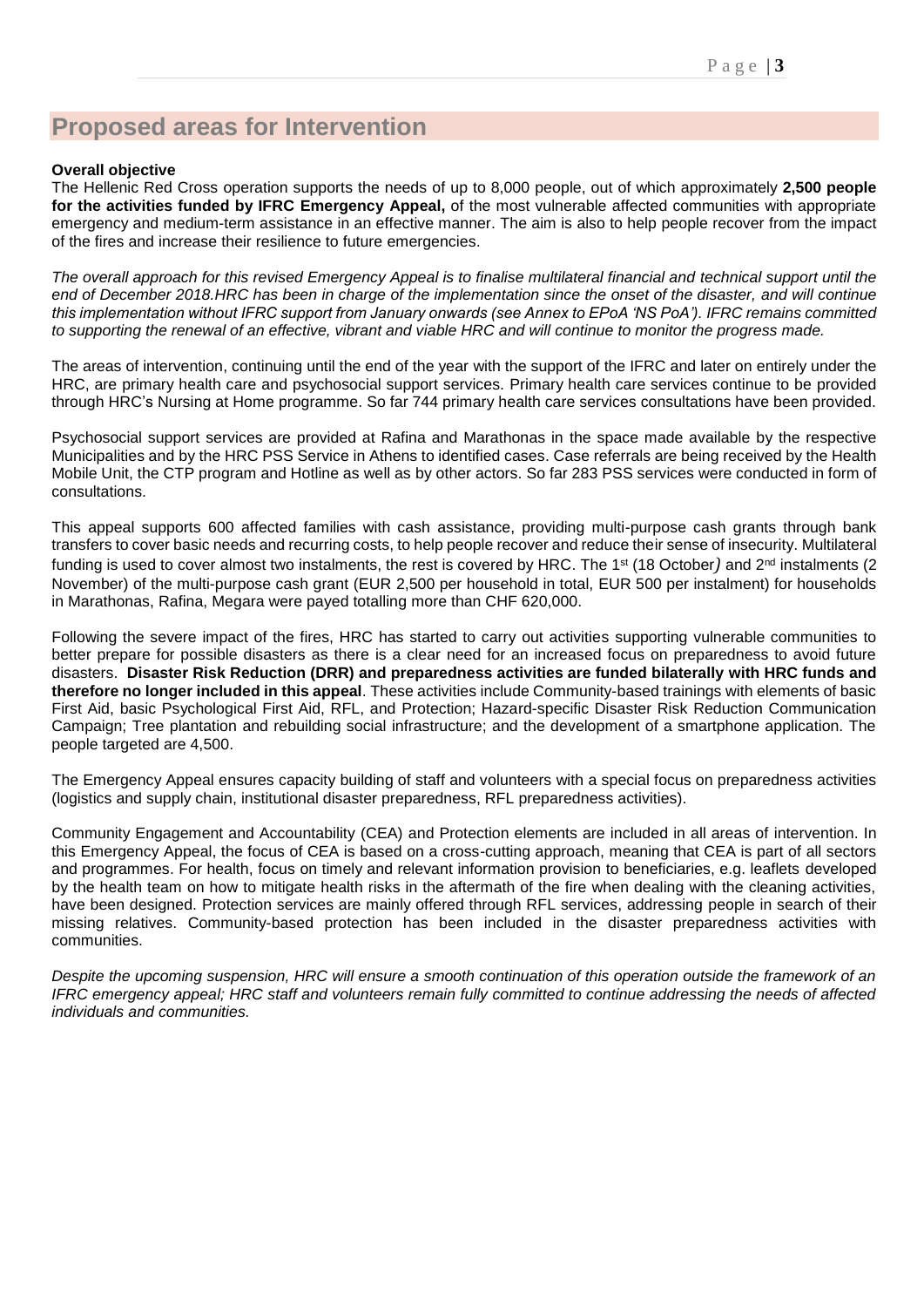# **Areas of Focus**



## **Livelihoods and basic needs**

**People targeted: 600 households (approx. 1,800 people)** Male: 900 Female: 900 **Budget (CHF): 669,000**

#### Proposed intervention

#### **Needs analysis and population to be assisted:**

The wildfires in East and West Attica have affected thousands of households, resulting in livelihood insecurities among affected people. Loss of lives, destroyed houses, family businesses, and loss of livelihoods have created insecurity and post-traumatic stress. The needs of each affected household can be very different depending on the level of damage (repairable or completely damaged). A multipurpose cash grant was defined as the most suitable modality to cover needs according to people's priorities, and to assist affected households in their self-recovery. Needs include household equipment such as electrical appliances, beds, mattresses, bed linen, kitchen sets, restoration works to restore power and water supplies etc. Items and services are available in the market in a variety of qualities and prices. The Red Cross cash programme can cover part of those needs with an acceptable quality.

The programme targeted 600 households directly or indirectly affected by the recent disasters in East and West Attica. After a more in-depth assessment, the total amount to be transferred has been increased to EUR 2,500 in five consecutive monthly instalments, based on analysis by the HRC Cash team. The assistance includes people identified through Government Social Services, in addition to those not eligible for government support who face a direct impact to their lives and livelihoods.

The criteria have been set by the HRC CTP team and combine context-specific and social welfare criteria. A help desk was set up in the respective municipalities to assist people in applying for the grants through provision of accurate information about the programme.

The Hellenic Red Cross launched a telephone hotline as an information sharing and feedback mechanism.

#### **Ongoing activities include the following:**

- Operating helpdesk activities and a CTP hotline for information sharing and feedback mechanism
- Provision of multipurpose cash grants to cover basic needs (HRC will continue implementing the cash assistance in the same modality with the three remaining instalments).



**People targeted: 1,300 (680 for the IFRC funded activities, including 400 through Nursing at Home, and 280 through PSS) 4** Male: 49% Female: 51% **Budget (CHF): 9,000**

#### Proposed intervention

#### **Needs analysis and population to be assisted:**

**Health**

At the initial stage, needs for health services included issues related to exposure to the wildfires, such as burns (from minor to severe), respiratory complications due to smoke inhalation, eye inflammation and other conditions. These needs were addressed through provision of first aid and primary health care services through the Mobile Unit.

Some households lost their means of transport due to fires, thus restricting their access to health services (e.g. for people with chronic diseases). For addressing the health service needs of affected people, primary health services were provided at home by mobile medical units (Emergency Health Unit & Mobile Health Unit) and Psychological First Aid services by the mobile Emergency PSS Unit. The current health services are monitoring visits to follow up the health

<sup>1</sup> 4 IFRC contributed to the costs related to Nursing at Home, and PSS provision with multilateral funding. Other activities, such as first aid and primary health care provision through the Mobile Unit, were entirely funded bilaterally by HRC. Therefore, the target by the actual operation implemented by HRC is higher.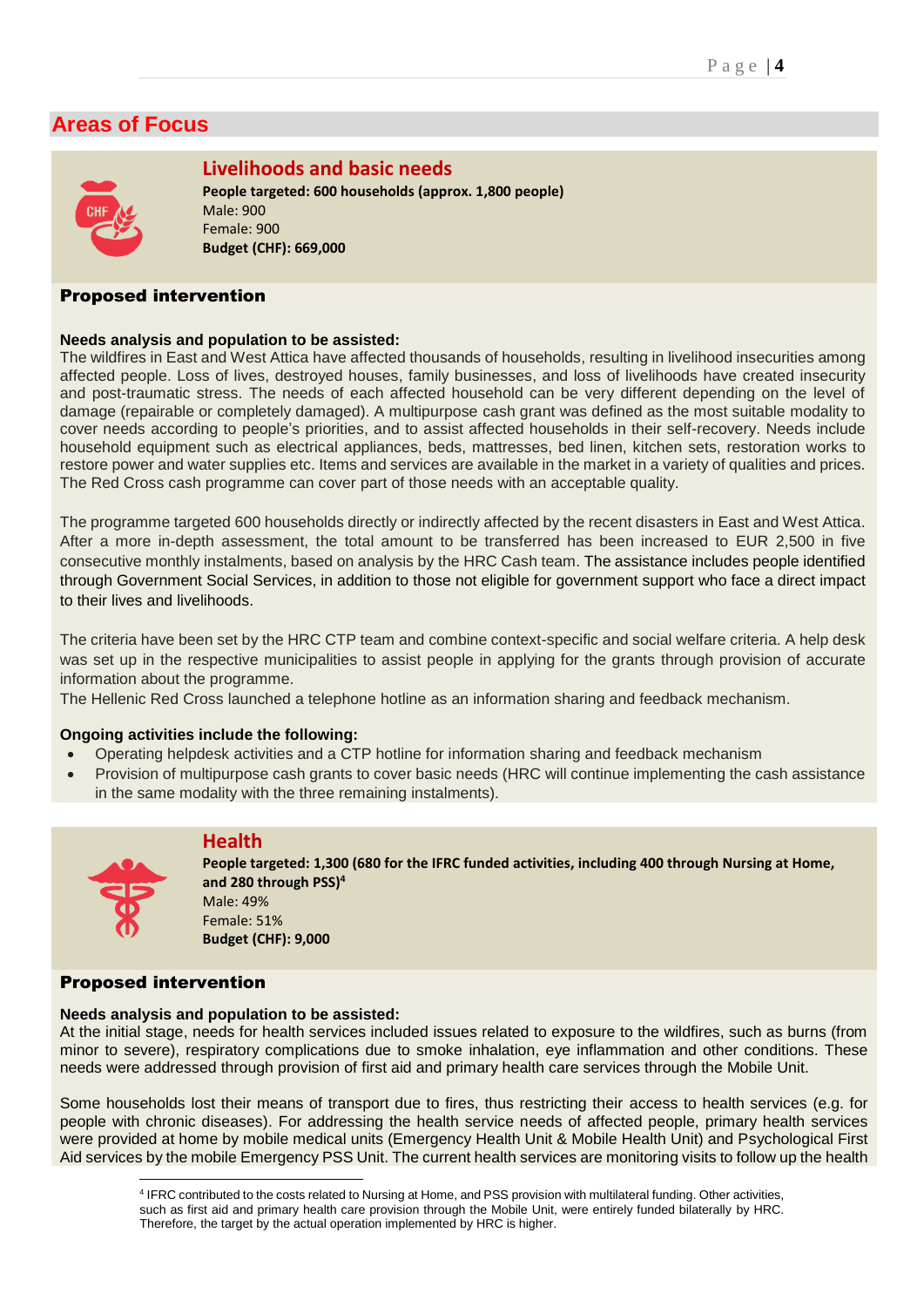status of people supported by the HRC Mobile Health Unit. Also integrating referred patients. Ongoing support focuses on treatment of chronic problems, as well as vaccination of older people against flu, pneumococcus and herpes zoster (shingles).

Alongside physical medical attention, psychosocial support is considered one of the main priorities in the short and longer term. People targeted include those who have been directly affected (e.g. loss of relatives, property), but also those who have been exposed to the disaster (e.g. witnessed destruction and/or deceased persons, stress due to potential loss of livelihoods).

After respective referrals received by the HRC Health Mobile Unit, CTP program and Hotline as well as other actors, PSS/Case management visits are ongoing. According to the National Centre for Social Solidarity information provision, PSS needs have been identified also for people affected by the wildfires now living in the urban areas of Attica. These cases will be referred to the HRC PSS Service in Athens.

#### **Ongoing activities include the following:**

- •Provision of health services in the affected areas through the HRC Nursing at Home programme
- • Home visits to disabled people, people with chronic diseases, pregnant women and families with children – based on referrals, including ad-hoc visits per request of the municipality
- •Provision of Emergency Psychosocial Support to affected people



## **Protection, Gender and Inclusion**

**People targeted: 120 (Trainings)**  Male: 70 Female: 50 **Budget (CHF): 1,000**

#### Proposed intervention

#### **Needs analysis and population to be assisted:**

People from inside and outside Greece were continually reaching out to report missing people. Restoring family links (RFL) was an essential component in the short term – in the long-term, there is a need for RFL preparedness, which has started under this Appeal but will continue with HRC funding. In general, specific protection activities are needed for both the community and the disaster responders to ensure that in future the needs of the most vulnerable people will be considered early on in the preparedness and response phases.

Training volunteers and personnel to identify and understand the different needs of vulnerable people (i.e. elderly, young children), increases the likelihood of appropriate responses being provided. Lastly, all activities were informed by the protection principles, based on the idea that properly understanding the different needs of vulnerable people saves lives in emergencies. As a protection measure, NS staff and volunteers are also being provided with training on the RC code of conduct.

The HRC will include a 1,5-hour protection component into the stage I Community Training (what is protection, vulnerabilities, referral pathways, policies) as well as for the respective DRR trainings for the staff and volunteers.

#### **Ongoing activities include the following:**

- Ensure the protection component is included in the Community-Based activities (Community Based Disaster Risk Reduction - CBDRR, and Community Based Healthcare and First Aid - CBHFA)
- Train National Society staff and volunteers about the principles of the Red Cross movement and protection policies (as part of the RFL/First Aids/Psychological First Aid training package)
- Support sectoral teams to ensure collection and analysis of sex age and disability disaggregated data.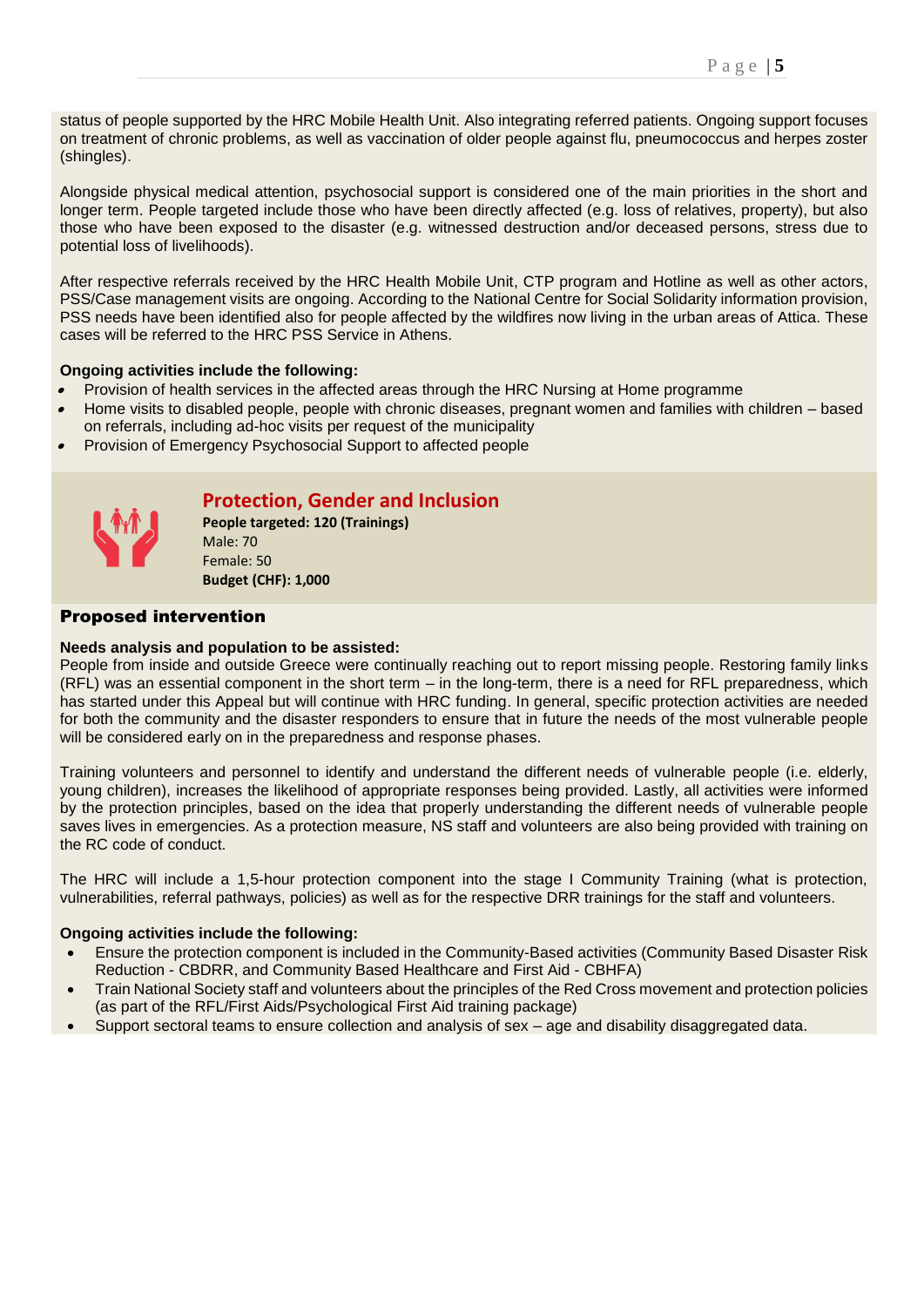# **Strategies for Implementation**

## **Strengthening National Society Capacity Budget (CHF): 65,000**

### **Ongoing activities include the following:**

Since the country is frequently affected by small and large disasters, HRC aims to be better prepared and alert communities to disasters through support of the National Society, and prevent similar situations in the future.

#### **Preparedness for Effective Response:**

- Development of three regional contingency plans
- Training for Branch Disaster Response Teams for three Branches of the Hellenic Red Cross
- Emergency assessment training for volunteers and staff
- RFL preparedness activities equipment and training for volunteers

#### **National Society Development**

• Volunteer management (insurance covered through this appeal)

## **Ensure Effective International Disaster Management**

### **Budget (CHF): 21,000**

#### **Ongoing activities include the following:**

- IFRC follow-up missions for the provision of technical support until the end of revised timeframe of this EA
- CEA mainstreaming

# **Influence Others as Leading Strategic Partners**

#### **Budget (CHF): 16,000**

#### **Ongoing activities include the following:**

- Development of NS website
- NS documentary
- Operation evaluation and monitoring
- Work on reporting and donor accountability

### **Ensure a Strong IFRC Budget (CHF): 18,000**

#### **Ongoing activities include the following:**

- Finance and administration work
- Audit management
- Legal services

The following programme support functions will be put in place to ensure effective and efficient technical coordination: **human resources, logistics and supply chain; information technology support (IT); communications; security; planning, monitoring, evaluation, and reporting (PMER); partnerships and resource development; and finance and administration**. Details are available in the Revised Emergency Plan of Action.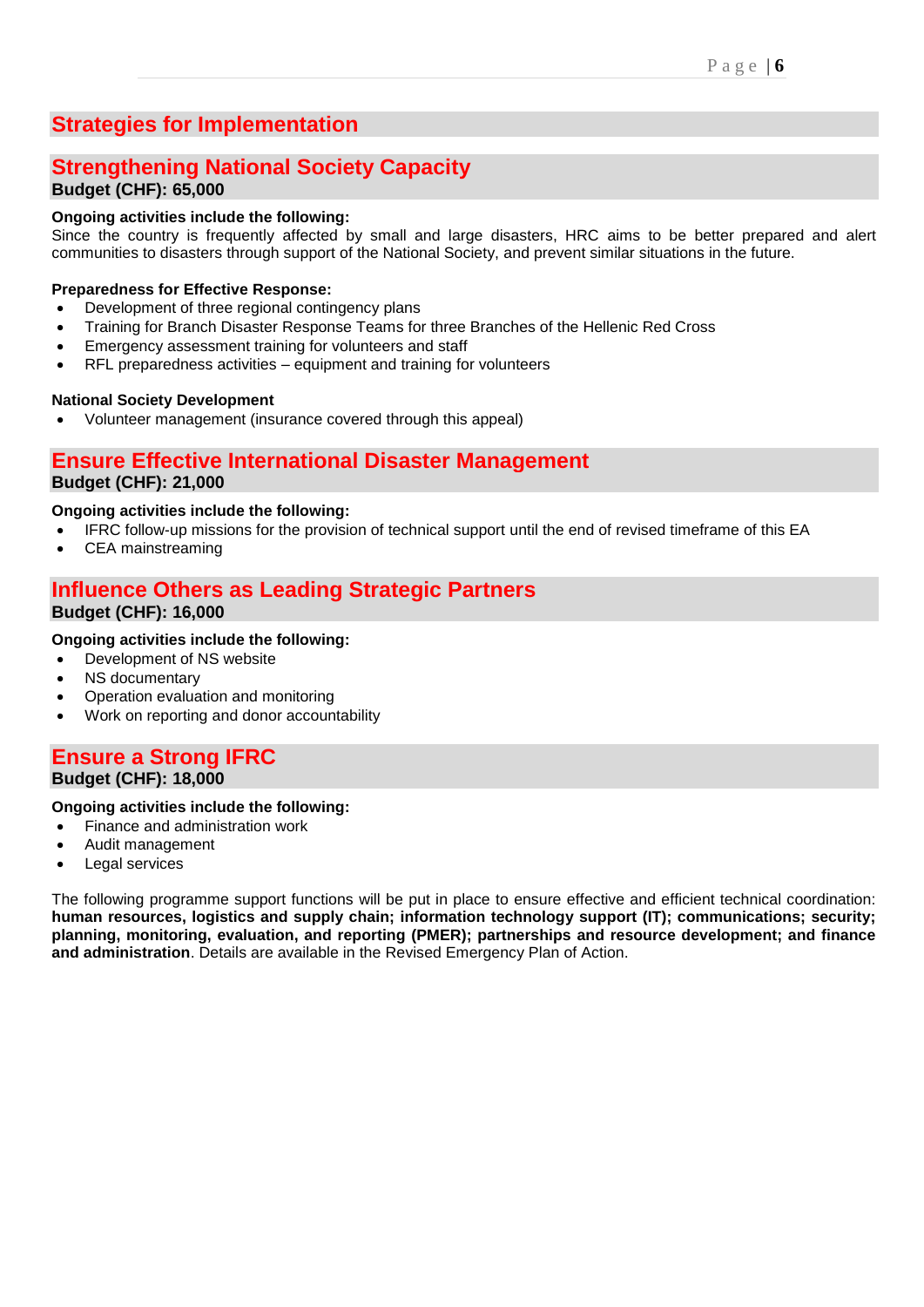# **Funding Requirements**

## **MDRGR003 - Greece - Wildfires Funding requirements Summary**

| <b>Area of Intervention</b>        | <b>Needs in CHF</b> |
|------------------------------------|---------------------|
| <b>Disaster Risk Reduction</b>     | 15,000              |
| <b>Livelihoods and Basic Needs</b> | 669,000             |
| Health                             | 9,000               |
| Protection, Gender, Inclusion      | 1,000               |
| <b>Strengthen NS Capacities</b>    | 65,000              |
| <b>Ensure Effective Int. DM</b>    | 21,000              |
| <b>Influence Others</b>            | 16,000              |
| <b>Ensure Strong IFRC</b>          | 18,000              |
| <b>Total Funding Requirements</b>  | 814,000             |

**Elhadj As Sy** Secretary General

## Reference

#### documents  $\Delta$

#### Click here for:

- [Information](http://www.ifrc.org/docs/Appeals/18/IB_Greece_Wildfires_24072018.pdf)  [Bulletin No. 1](http://www.ifrc.org/docs/Appeals/18/IB_Greece_Wildfires_24072018.pdf)
- **Information** [Bulletin No. 2](http://www.ifrc.org/docs/Appeals/18/IB2_Greece_Wildfires_25072018.pdf)
- **Operations** [Update No. 1](http://adore.ifrc.org/Download.aspx?FileId=213666)
- **IFRC Press** [Release](https://media.ifrc.org/ifrc/press-release/red-cross-teams-ground-greece-wildfires-continue-rage/)
- **Emergency** [Plan of Action](http://adore.ifrc.org/Download.aspx?FileId=210334)  [\(EPoA\)](http://adore.ifrc.org/Download.aspx?FileId=210334)
- **Revised Emergency** [Plan of Action](http://adore.ifrc.org/Download.aspx?FileId=218903)

## **For further information, specifically related to this operation please contact:**

#### **In the Hellenic Red Cross**

\_\_\_\_\_\_\_\_\_\_\_\_\_\_\_\_\_\_\_\_\_\_\_\_\_\_\_\_\_\_

- **Secretary General:** Olga Monahou, [secretary\\_general@redcross.gr](mailto:secretary_general@redcross.gr)
- **Operational coordination:** Angelica Fanaki, Director of Resource Mobilization & Programs Department, [angelica.fanaki@redcross.gr,](mailto:angelica.fanaki@redcross.gr)

#### **In the IFRC**

- **IFRC Regional Office for Europe:** Seval Guzelkilinc, DM Coordinator, [seval.guzelkilinc@ifrc.org,](mailto:seval.guzelkilinc@ifrc.org) +36 1 888 45 05
- **IFRC Country Office:** Ruben Cano, Head of Country Office, [ruben.cano@ifrc.org,](mailto:ruben.cano@ifrc.org) Sofia Malmqvist, Programme Coordinator, [sofia.malmqvist@ifrc.org](mailto:sofia.malmqvist@ifrc.org)
- **In Geneva: Javier Ormeno,** Senior Officer, Operations Coordination, [javier.ormeno@ifrc.org](mailto:javier.ormeno@ifrc.org)

#### **For IFRC Resource Mobilization and Pledges support:**

• Louise Daintrey-Hall, Acting Partnerships and Resource Development Coordinator, IFRC Regional Office for Europe, [louise.daintrey@ifrc.org](mailto:louise.daintrey@ifrc.org)

#### **For Performance and Accountability support (planning, monitoring, evaluation and reporting enquiries)**

• Dorottya Patkó, PMER Manager, IFRC Regional Office for Europe, [dorottya.patko@ifrc.org](mailto:dorottya.patko@ifrc.org)